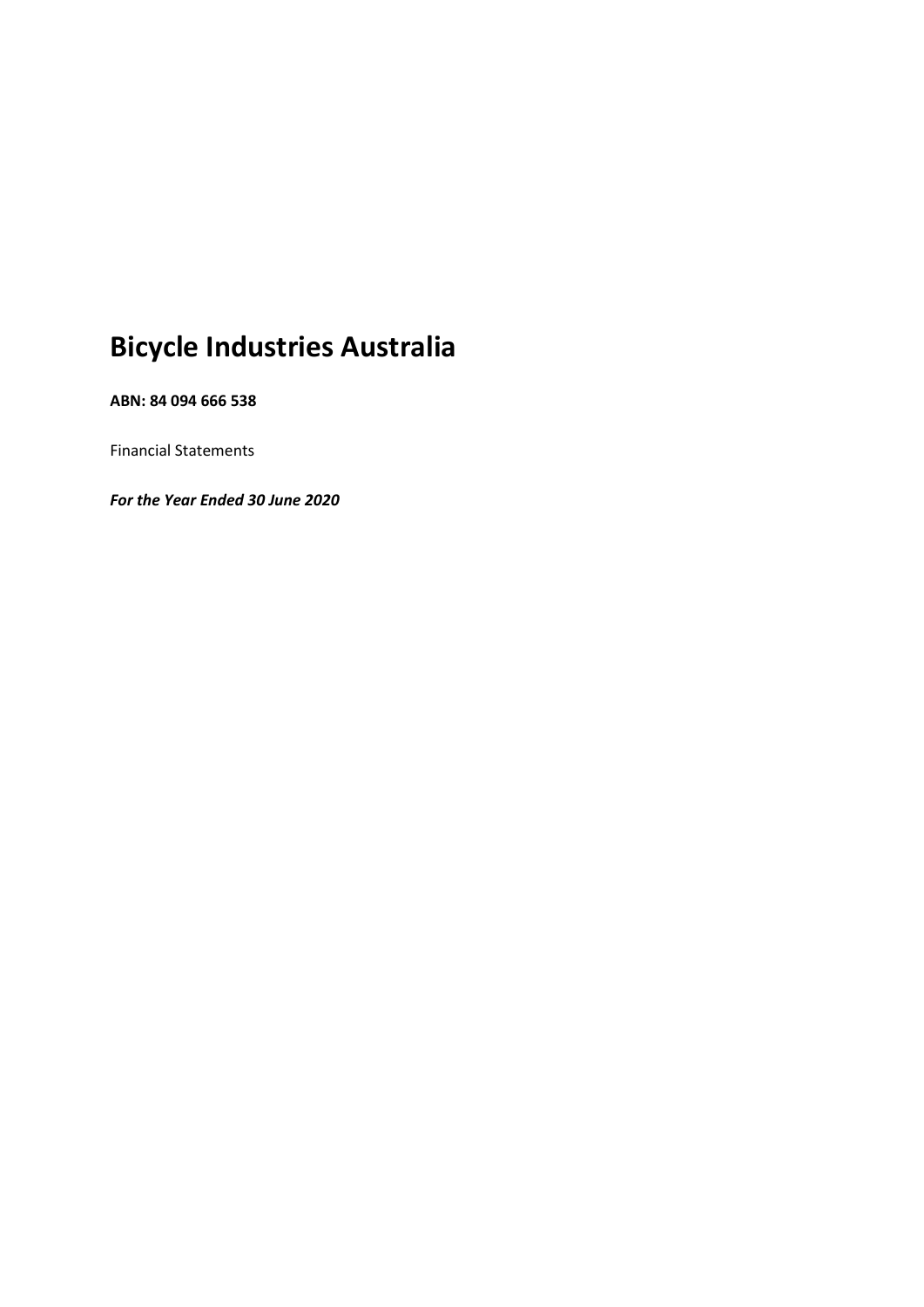ABN 84 094 666 538

#### **DIRECTORS' REPORT – 30 JUNE 2020**

The directors of Bicycle Industries Australia Ltd, a company limited by guarantee, present their report on the accounts of the Company for the year ended 30 June 2020

#### **Directors**

Mr Rian Bell Mr Tim Dawson Ms Dave Evans Mr Melanie Lambourn Mr Dave Mohr

Mr Martin Clucas Mr Andrew Eames Mr Leonard Greis Mr Graeme Moffett Mr Jamie Walsh

#### **Principal Activities**

The principal activities of the Company during the year were the promotion of cycling and representation of the interests of members.

#### **Results and Review of Operations**

During the financial year the Company made a surplus of \$55,274.48 (2018/19: loss \$73,816.94), which arose primarily extra costs associated with funding the legal challenge to the power assisted bicycle import tariff appeal, in addition to ordinary business.

#### **Significant Changes**

No significant change occurred in the state of affairs of the Company during the year under review.

#### **Likely Developments**

It is likely that the Company will continue to operate as it has previously, and that there will be no unexpected change in the financial operations of the Company.

#### **Environmental Regulations**

The directors do not believe that the operations of the Company are subject to any particular or significant environmental regulations.

#### **Events Subsequent to Balance Date**

No matter or circumstance has arisen since 30 June 2020 that has significantly affected, or may significantly affect future operations, the results of those operations or the Company's state of affairs in future years.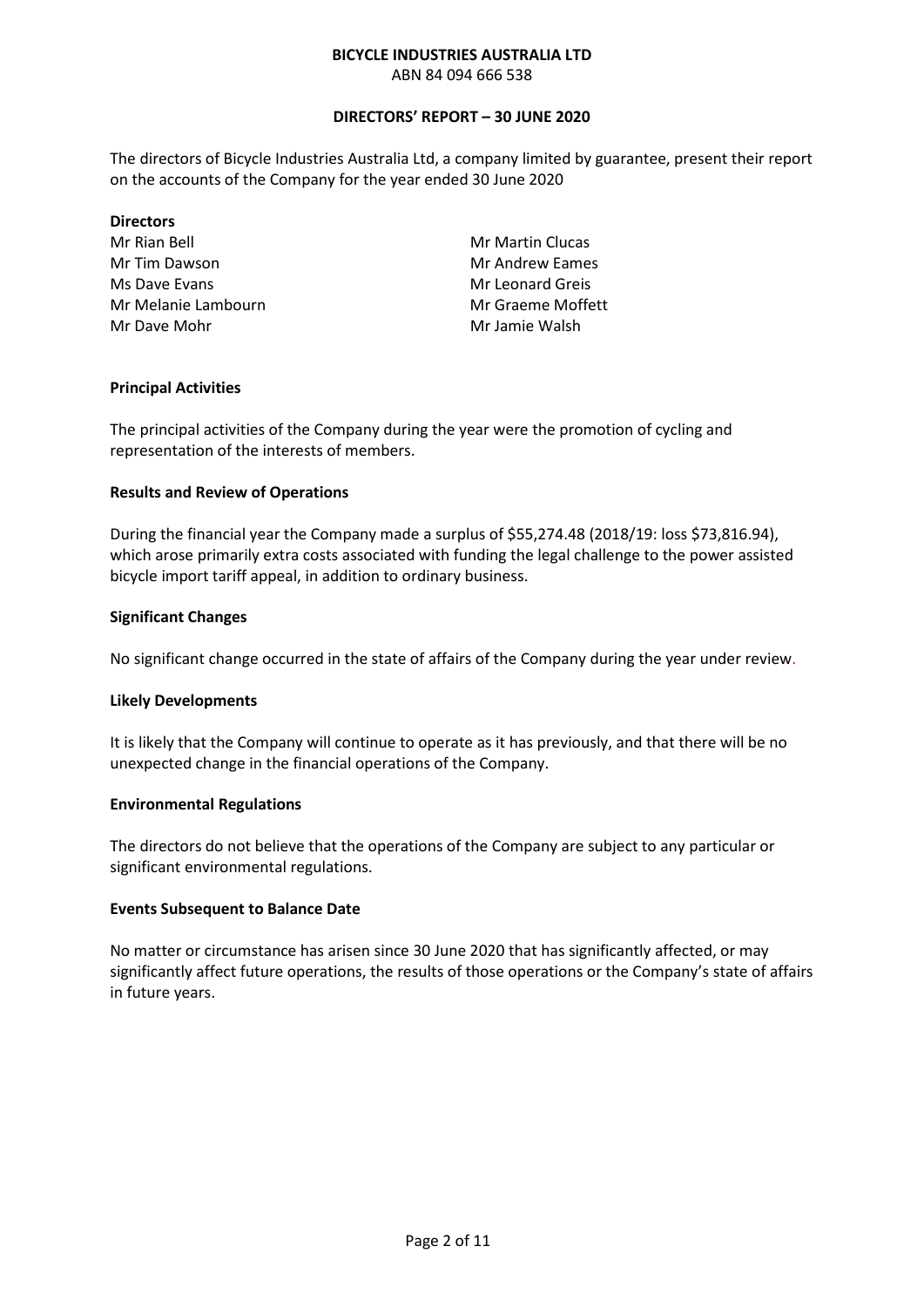ABN 84 094 666 538

#### **DIRECTORS' REPORT – 30 JUNE 2020 (CONT'D)**

#### **Directors in office**

The Directors who held office during the course of the year were:

Mr Rian Bell, Ride sports P/L. Director of the company for 1 year (appointed Jan 2019) Mr Martin Clucas, Giant Australia P/L Director of the company for 4 years. Mr Tim Dawson, Shimano Australia P/L. Director of the company for 1 year. Mr Andrew Eames, Trek Bicycles Australia P/L. Director of the company for 1 year. Mr David Evans, SRAM Australia. Director of the company for 5 years. Mr Leonard Greis, Apres Velo P/L. Director of the company for 1 year. Ms Melanie Lambourn, Bike Exchange P/L Director of the company for 1 year. Mr Graeme Moffett, Derby Australia P/L. Director of the company for 4 years. Mr Dave Mohr, FE Sports P/L. Director of the company for 2 years. Mr Jamie Walsh, Adventure Brands P/L. Director of the company for 6 years.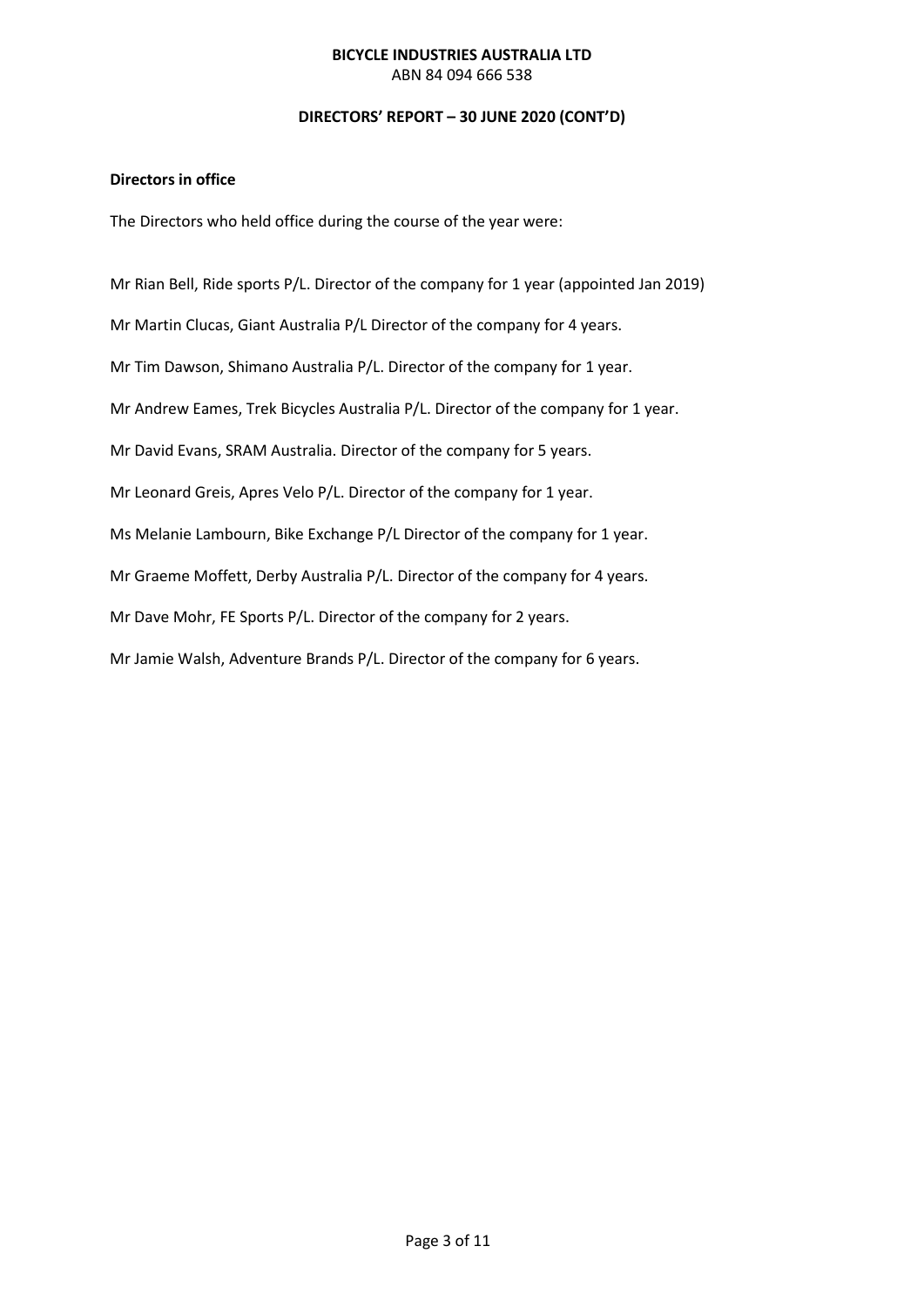#### ABN 84 094 666 538

# **DIRECTORS' REPORT – 30 JUNE 2019 (CONT'D)**

# **Directors Meetings**

| <b>Director</b>         | <b>Meetings</b>               | <b>Meetings</b> |  |
|-------------------------|-------------------------------|-----------------|--|
|                         | <b>Held Whilst a Director</b> | <b>Attended</b> |  |
| Mr Rian Bell            | 4                             | 3               |  |
| <b>Mr Martin Clucas</b> | 4                             |                 |  |
| Mr Tim Dawson           | 4                             | 1               |  |
| <b>Mr Andrew Eames</b>  | 4                             | 3               |  |
| Mr David Evans          | 4                             | 2               |  |
| Mr Leonard Greis        | 4                             | 3               |  |
| Mr Graeme Moffett       | 4                             | 2               |  |
| Mr Dave Mohr            | 4                             | 4               |  |
| Mr Sam Salter           | 4                             | 3               |  |
| Mr Jamie Walsh          | 4                             | 3               |  |

Dave Mohr David Evans Director

Melbourne, and the day of the state of  $\sim$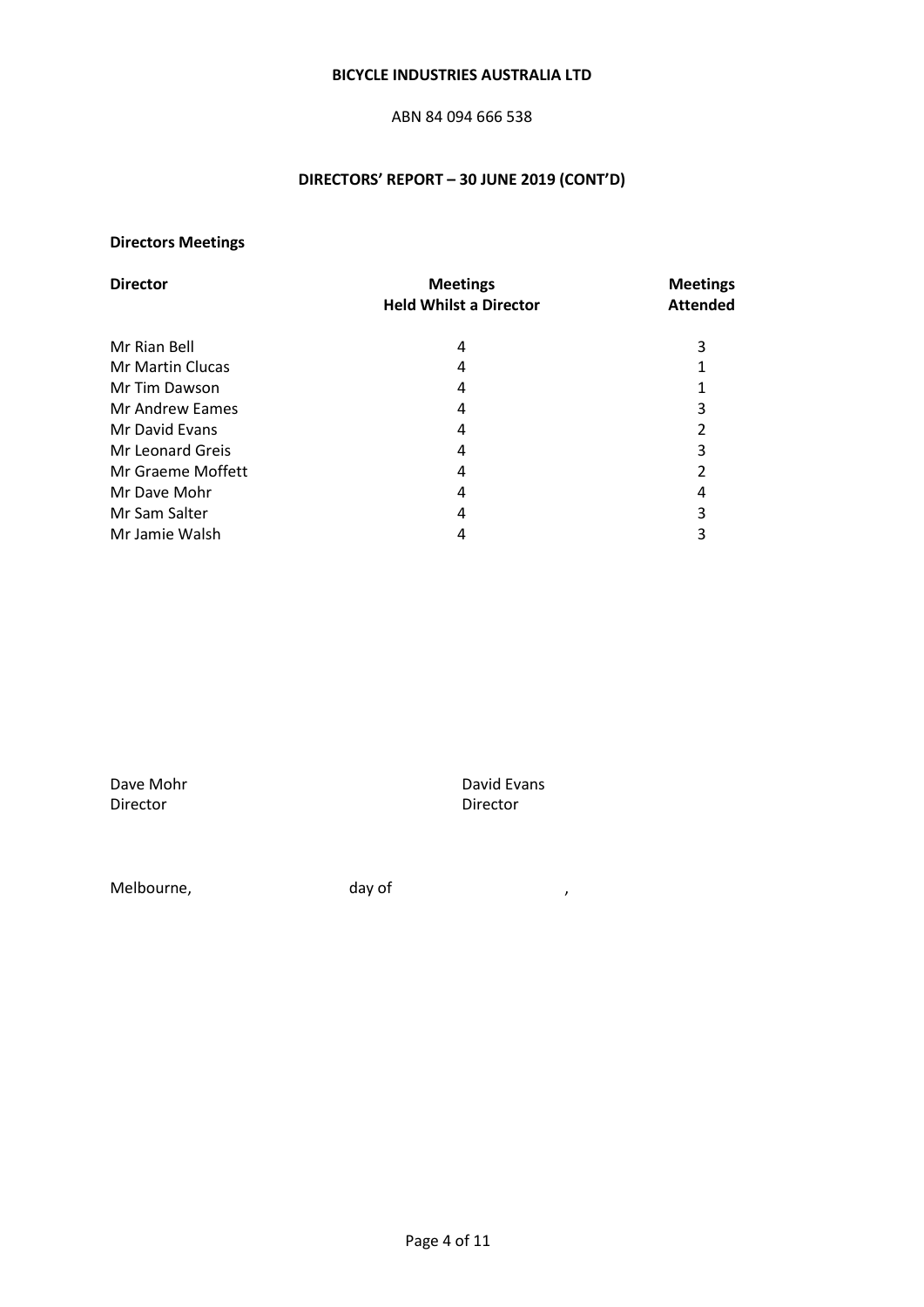#### **BICYCLE INDUSTRIES AUSTRALIA LTD**  ABN 84 094 666 538 **INCOME STATEMENT FOR THE YEAR ENDED 30 JUNE 2020**

|                                               | 2020    | 2019      |
|-----------------------------------------------|---------|-----------|
|                                               | \$      | \$        |
| <b>REVENUE</b>                                |         |           |
| Membership income                             | 60,524  | 55,793    |
| Event income                                  | 2,653   | 1,769     |
| Sponsorship                                   |         | 963       |
| Interest                                      | 50      | 366       |
| Grants received                               | 28,076  | 20,680    |
| Consulting fees received                      | 54,545  |           |
| <b>TOTAL REVENUE</b>                          | 143,850 | 80,563    |
| <b>EXPENSES</b>                               |         |           |
| Accounting fee                                | 100     |           |
| Advertising - BIA                             | 299     |           |
| Auditor's remuneration - for audit            | 0       |           |
| <b>Bank charges</b>                           | 93      | 88        |
| Campaigns                                     | 1,493   | 1,753     |
| <b>Consulting fees</b>                        |         | 80,304    |
| Internet, telephone                           | 1,363   | 1,344     |
| Insurance                                     | 1,088   | 2,332     |
| Legal and governance fees                     | 20,520  |           |
| Memberships/subscriptions                     | 416     | 118       |
| Printing, stationery and computer consumables | 2,011   | 913       |
| Rent paid                                     | 2,719   | 3,170     |
| Statistical research                          | 545     | 1,239     |
| <b>Training Program</b>                       | 7,781   | 9,678     |
| Travel and accommodation                      | 1,242   | 947       |
| Wages, annual leave and on costs              | 48,487  | 51,745    |
| <b>Website management</b>                     | 262     | 177       |
| <b>TOTAL EXPENSES</b>                         | 88,575  | 154,326   |
| <b>SURPLUS / (DEFICIT) BEFORE INCOME TAX</b>  | 55,274  | (73, 762) |
| <b>INCOME TAX</b>                             | 1(b)    | 1(b)      |
| SURPLUS / (DEFICIT) AFTER INCOME TAX          | 55,274  | (73, 762) |

The above Income Statement should be read in conjunction with the accompanying Notes.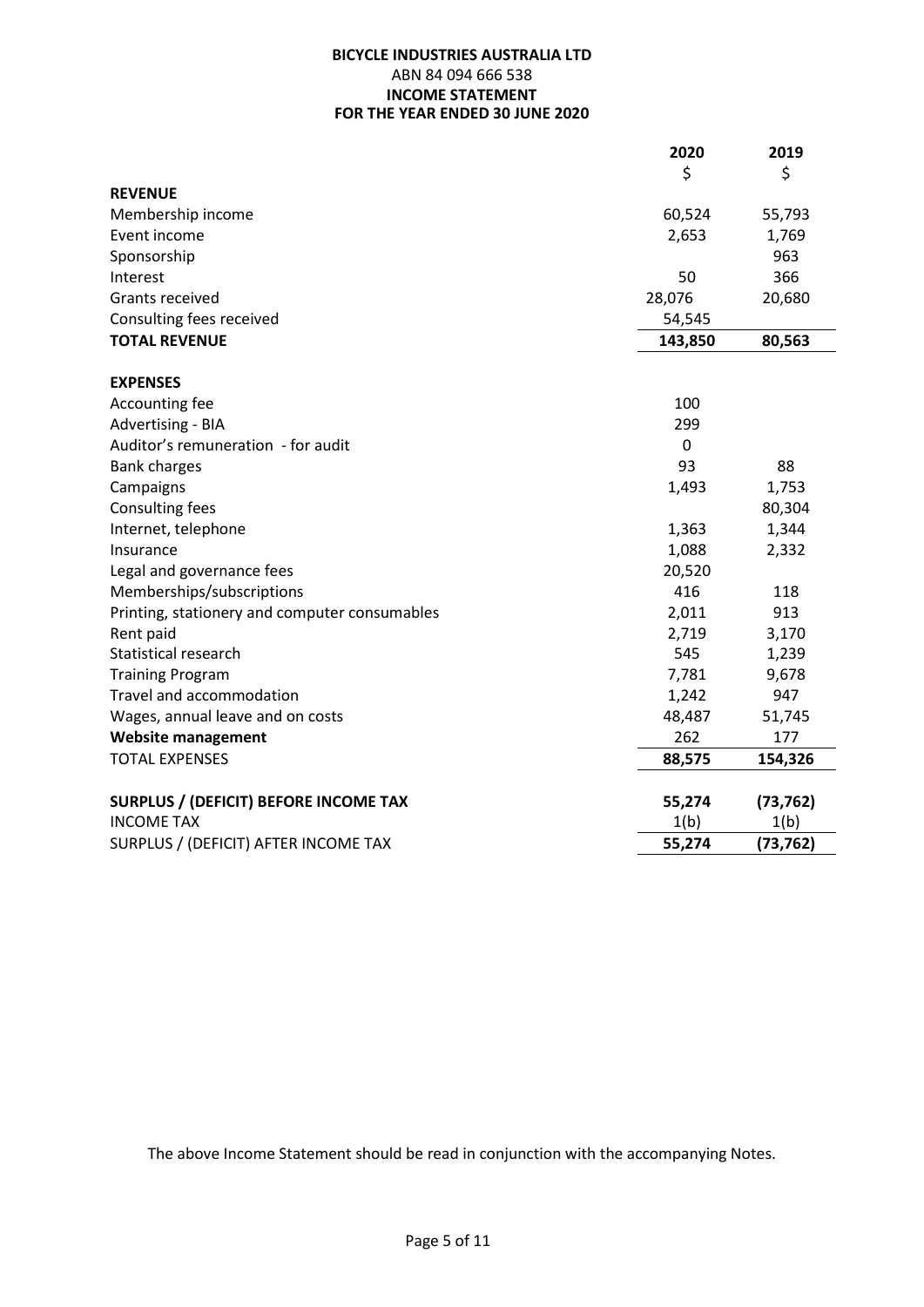#### **BICYCLE INDUSTRIES AUSTRALIA LTD** ABN 84 094 666 538

#### **BALANCE SHEET**

## **AS AT 30 JUNE 2020**

|                                  | 2020    | 2019   |
|----------------------------------|---------|--------|
|                                  | \$      | \$     |
| <b>CURRENT ASSETS</b>            |         |        |
| Cash and cash equivalents        | 102,389 | 62,387 |
| Trade and other receivables      | 19,800  | 5,999  |
| <b>TOTAL CURRENT ASSETS</b>      | 122,083 | 68,386 |
| <b>NON CURRENT ASSET</b>         |         |        |
| Property, plant and equipment 2  | 0       | 0      |
| <b>TOTAL NON CURRENT ASSETS</b>  | 0       | 0      |
| <b>TOTAL ASSETS</b>              | 122,083 | 68,386 |
| <b>CURRENT LIABILITIES</b>       |         |        |
| Trade and other payables         | 16,237  | 17,761 |
| <b>TOTAL CURRENT LIABILITIES</b> | 16,237  | 17,761 |
| <b>NET ASSETS</b>                | 105,845 | 59,625 |
|                                  |         |        |
| <b>CONTRIBUTED EQUITY</b>        |         |        |
| Retained surplus                 | 105,845 | 50,625 |
| <b>TOTAL EQUITY</b>              | 105,845 | 50,625 |

The above Balance Sheet should be read in conjunction with the accompanying notes.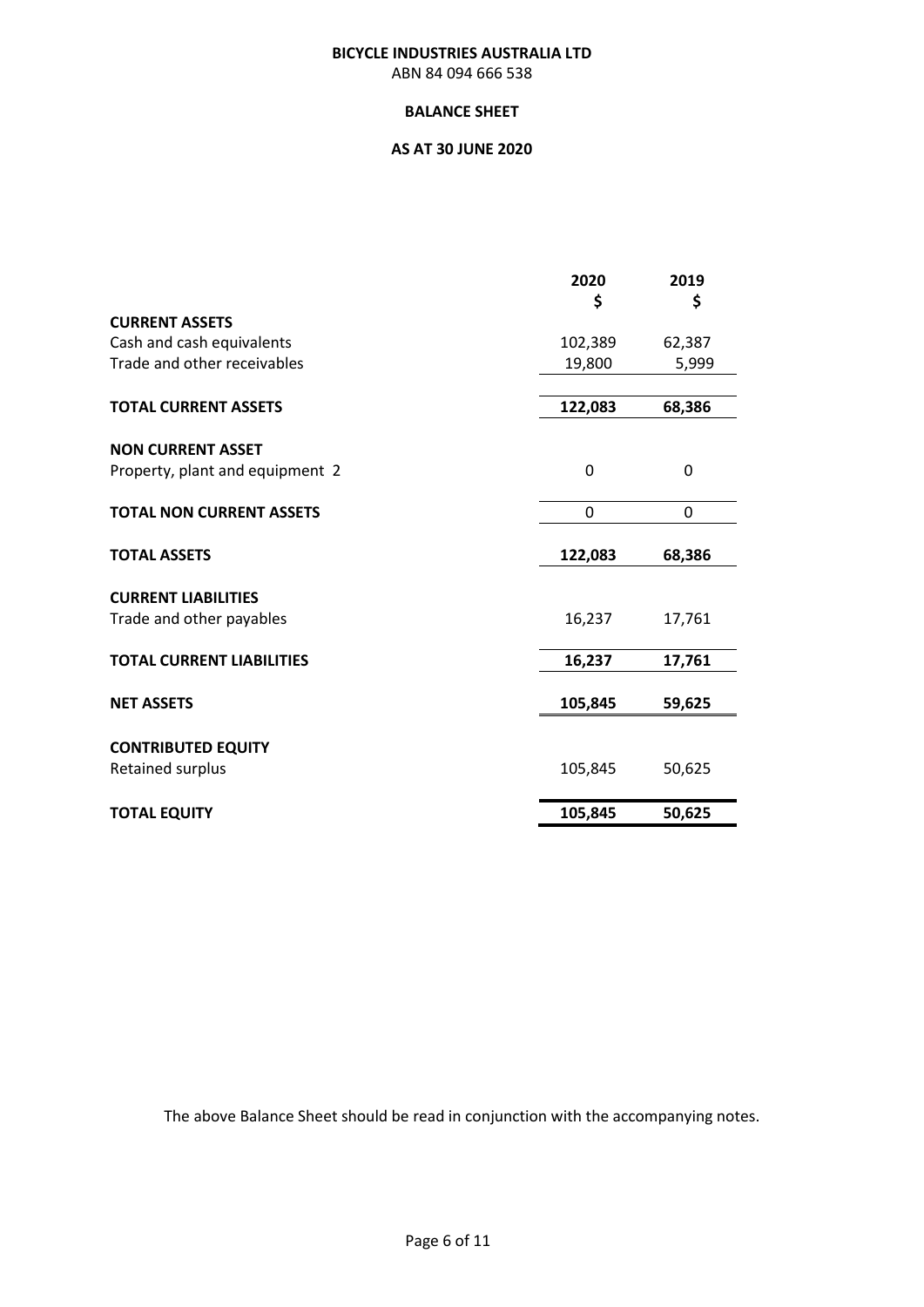# **STATEMENT OF CHANGES IN EQUITY**

## **FOR THE YEAR ENDED 30 JUNE 2020**

| Balance at 30 June 2019<br>(Deficit)/Surplus for the year ended 30 June 2020 | Retained<br>Earnings<br>50,571<br>55,274 |
|------------------------------------------------------------------------------|------------------------------------------|
| Balance at 30 June 2020                                                      | 105,845                                  |
|                                                                              |                                          |
| Balance at 30 June 2018                                                      | 124,333                                  |
| (Deficit)/Surplus for the year ended 30 June 2019                            | 73,762                                   |
| Balance at 30 June 2019                                                      | 50,571                                   |

#### **STATEMENT OF CASH FLOWS**

# **FOR THE YEAR ENDED 30 JUNE 2020**

|                                                           | 2020<br>\$ | 2019<br>\$ |
|-----------------------------------------------------------|------------|------------|
| <b>CASH FLOWS FROM OPERATING ACTIVITIES</b>               |            |            |
| Receipts from members and customers                       | 117,724    | 62,473     |
| Grants received                                           | 26,076     | 18,090     |
| Interest received                                         | 50         | 366        |
| Payments to suppliers                                     | (88, 775)  | (154, 326) |
| Net cash inflow / (outflow) from operating activities - 3 | 55,075     | (73, 762)  |
| Payments for property, plant & equipment                  |            |            |
| Net cash outflow from investing activities                |            |            |
| Net increase / (decrease) in cash held                    | 39,896     | (72, 788)  |
| Cash at beginning of the financial year                   | 62,387     | 135,165    |
| Cash at end of the financial year                         | 102,283    | 62,387     |

The above Statement of Cash Flows should be read in conjunction with the accompanying Notes.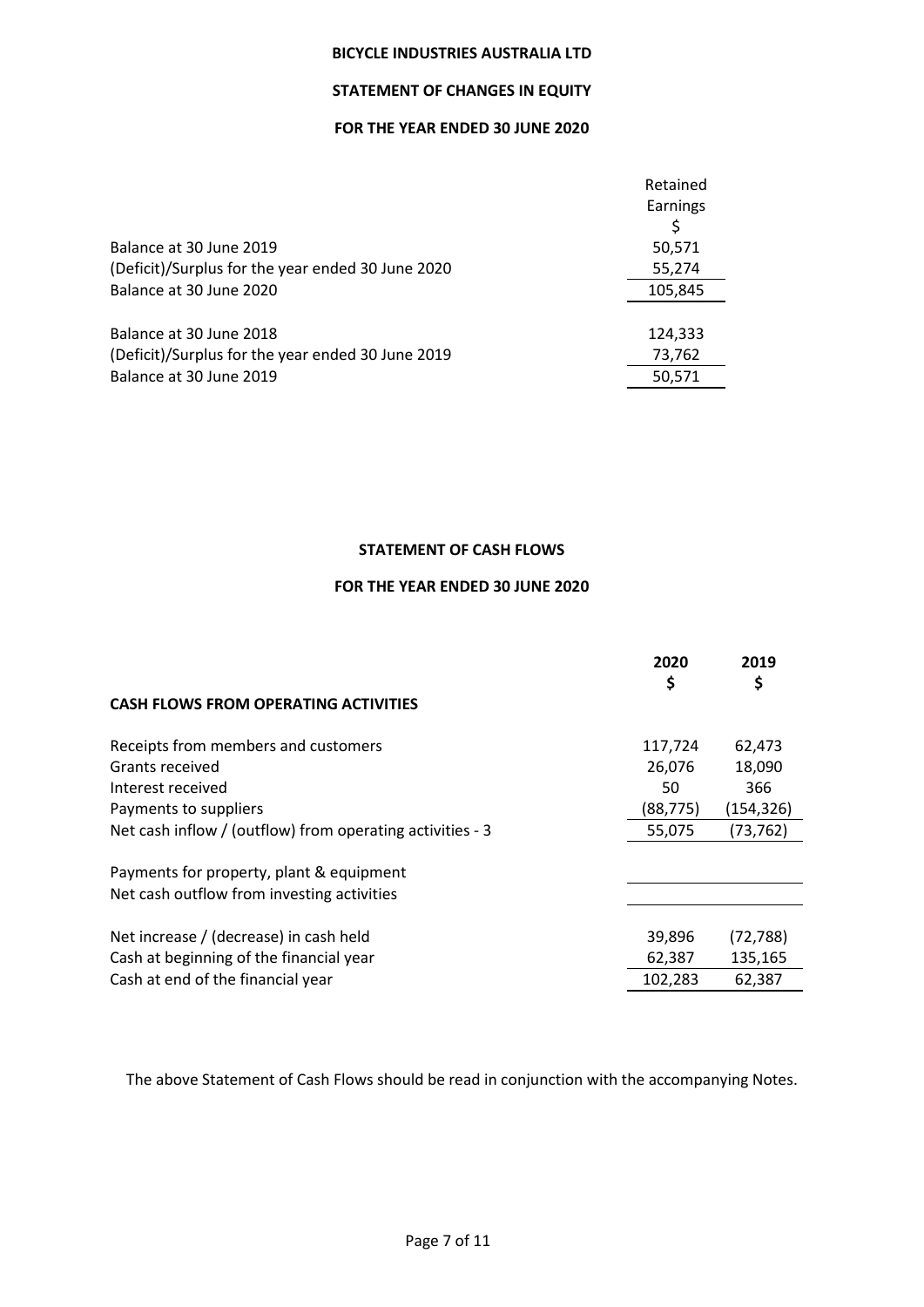#### **NOTES TO THE FINANCIAL STATEMENTS FOR THE YEAR ENDED 30 JUNE 2020**

#### **NOTE 1 – SUMMARY OF SIGNIFICANT ACCOUNTING POLICIES**

#### (a) Basis of preparation

This special purpose financial report has been prepared for distribution to the members to fulfil the directors' financial reporting requirements under the Corporations Act 2001. The accounting policies used in the preparation of this report, as described below, are consistent with the financial reporting requirements of the Corporations Act 2001, and are, in the opinion of the directors, appropriate to meet the needs of members.

The financial report has been prepared in accordance with the historical cost convention. Unless otherwise stated, the accounting policies adopted are consistent with those of the previous year.

The requirements of Australian Accounting Standards, other professional reporting requirements and Australian Accounting Interpretations do not have mandatory applicability to the company because it is not a "reporting entity".

(b) Income tax

The company is exempt from income tax.

#### (c) Revenue recognition

Membership income is recognised when it is received from members. Interest income is recognised as it is earned. Any other income is recognised when received.

#### (d) Depreciation of property, plant and equipment

Depreciation is calculated on the diminishing value basis to write off the cost of each fixed asset over its expected useful life to the company. Estimates of remaining useful lives are made on a regular basis. The expected useful lives are:

Office equipment 5 to 6 years

- (e) Employee entitlements Provision for employee entitlements to annual leave has been made as considered necessary at the year end.
- (f) Directors' remuneration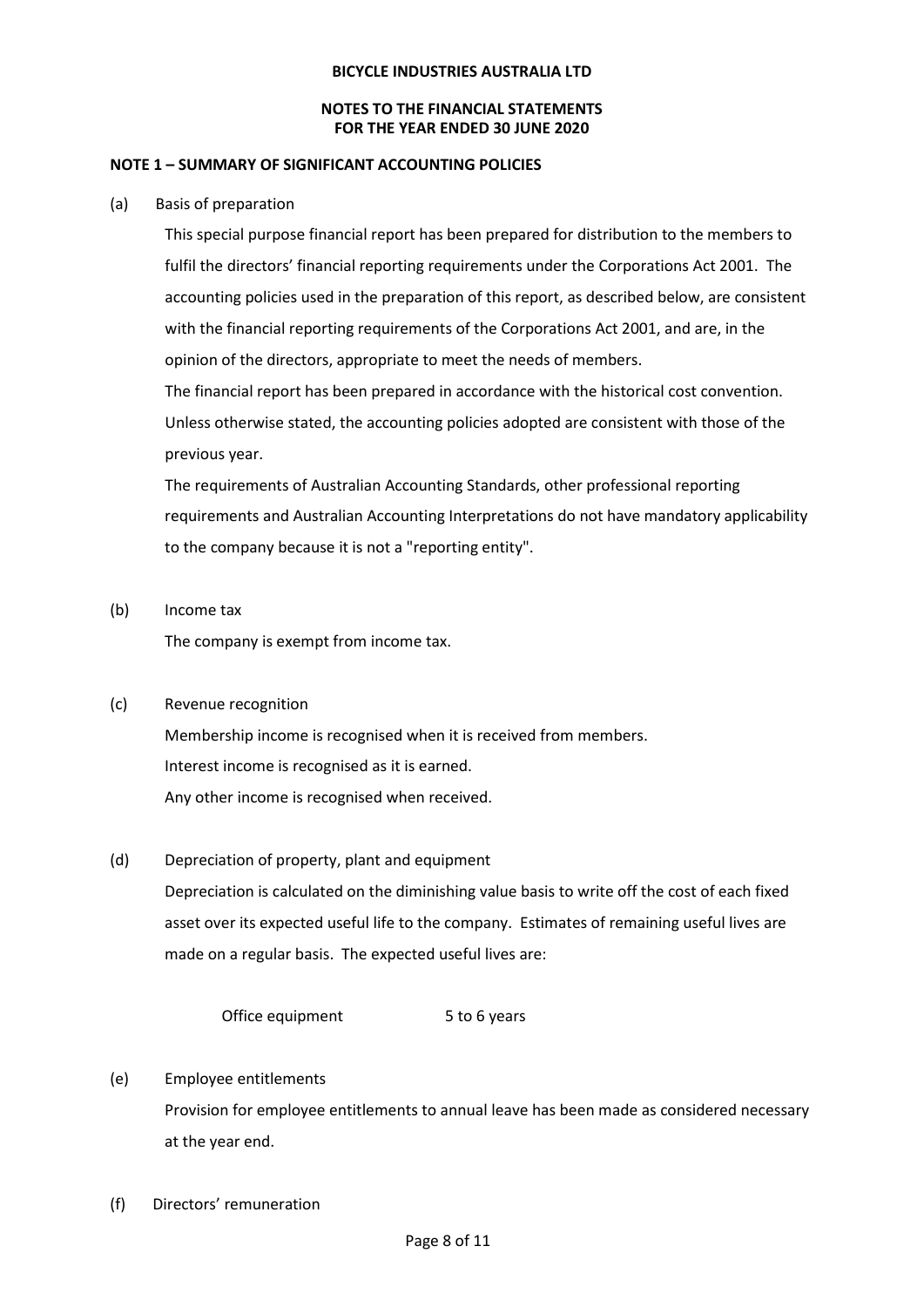The directors do not receive any remuneration.

#### (g) Comparatives

 Where necessary, comparatives figures have been adjusted to conform to changes in presentation in the current year.

#### (h) Cash flow statement

 For the purpose of the statement of cash flows, cash includes cash on hand and at bank.

#### (i) Impairment of assets

 At each reporting date, the carrying value of tangible assets are reviewed to determine whether there is any indication that those assets have been impaired. The company is of the opinion that there has been no impairment of assets.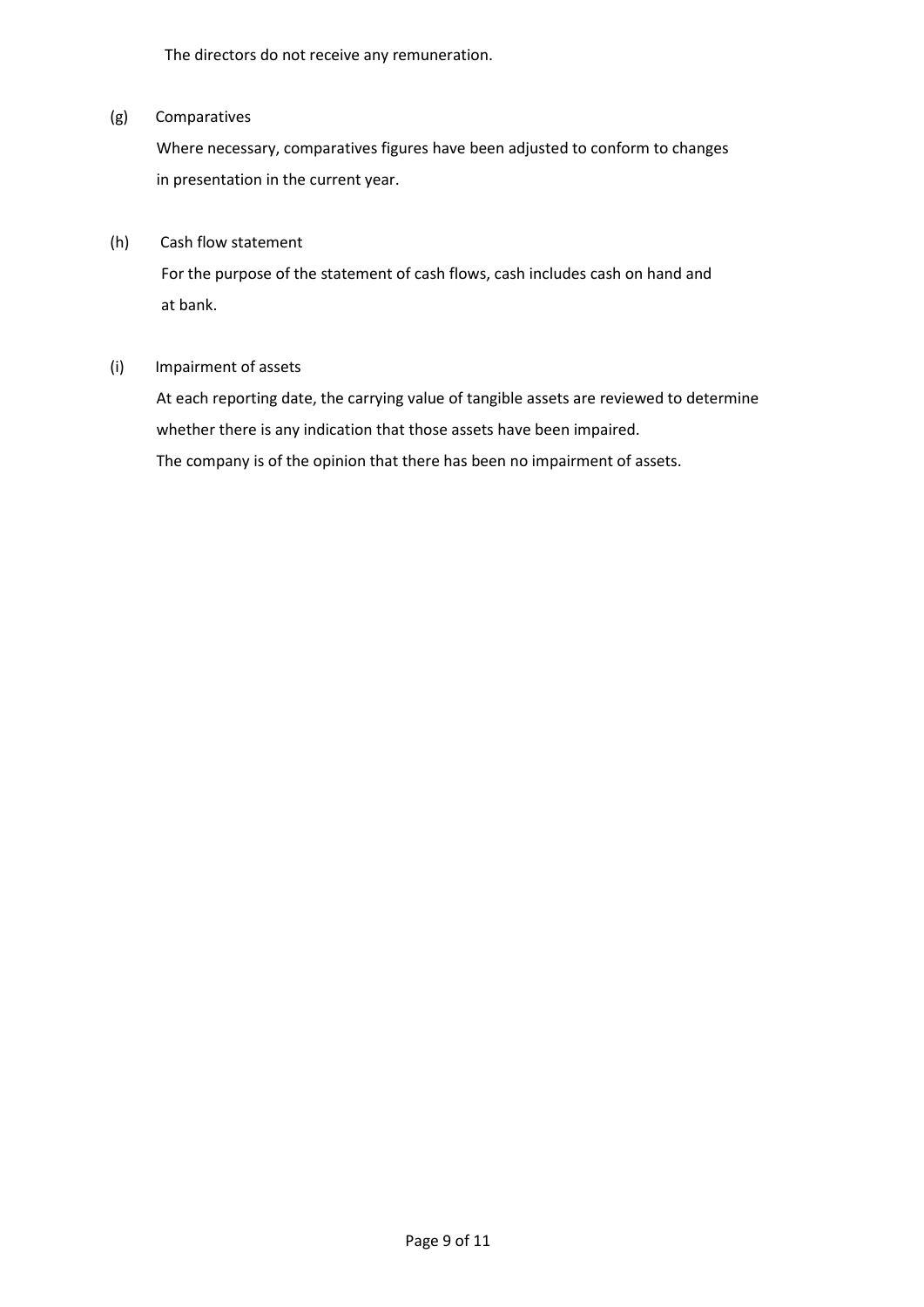#### **NOTES TO THE FINANCIAL STATEMENTS FOR THE YEAR ENDED 30 JUNE 2020 (Continued)**

|                                                                                                       | 2020     | 2019      |
|-------------------------------------------------------------------------------------------------------|----------|-----------|
| <b>NOTE 2 - PROPERTY PLANT AND EQUIPMENT</b>                                                          | \$       | \$        |
| Property, plant and equipment (cost)                                                                  | 3,541    | 3,541     |
| Accumulated depreciation                                                                              | 3,541    | 3,541     |
|                                                                                                       | 0        | 0         |
| <b>NOTE 3 - CASH FLOW INFORMATION:</b><br>Reconciliation of surplus for the year with net cash inflow |          |           |
| from operating activities:                                                                            |          |           |
| Surplus / (deficit) from ordinary activities                                                          | 55,274   | (73, 762) |
| Depreciation                                                                                          |          |           |
| (Increase)/decrease in receivables                                                                    | (13,860) | 1,838     |
| (Decrease)/increase in payables                                                                       | 8,255    | 0         |
| Increase / (decrease) in provision for employee entitlements                                          | 5,744    | (864)     |
| Net cash inflow / (outflow) from operating activities                                                 | 55,075   | (72, 788) |
|                                                                                                       |          |           |

#### **NOTE 4 - COMPANY DETAILS**

#### **The registered office and principal place of business of the**

# **company is:**

Bicycle Industries Australia Ltd 43A Spring Gully Rd Spring Gully VIC 3550 The principal activities of the company are disclosed in the director's report.

#### **NOTE 5 – GUARANTEE OF MEMBERS**

The company is limited by guarantee and incorporated in Victoria. Each member of the company undertakes to contribute a maximum of \$10 to the company in the event of the same being wound up while the person is a member or within one year after the member ceases to be a member, for payment of the debts and liabilities of the company, the costs, charges, and expenses of winding up and for the adjustment of the rights of members amongst themselves.

At 30 June 2020 the company had 42 full members.